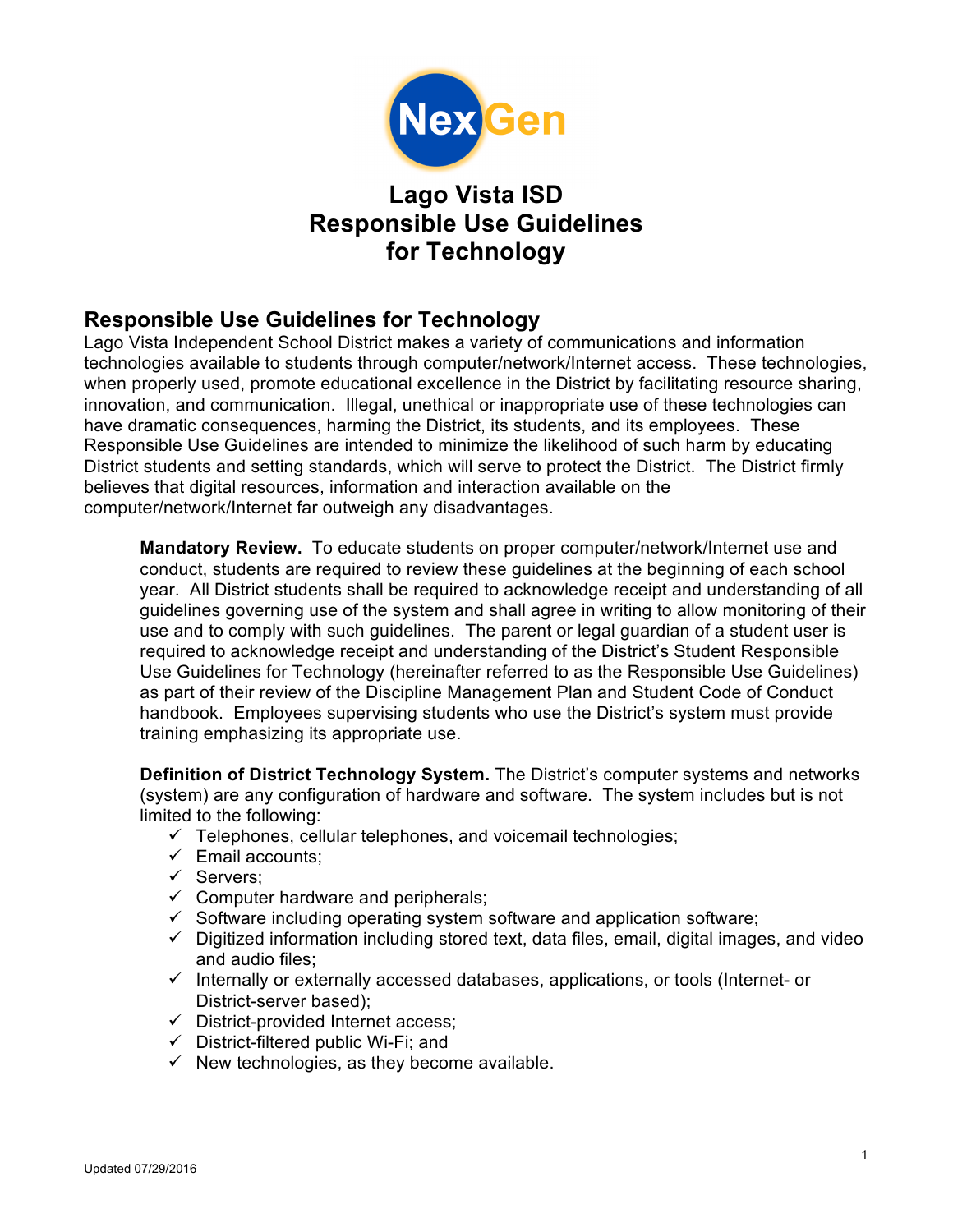#### **Availability of Access**

**Acceptable Use.** Computer/Network/Internet access will be used to enhance learning consistent with the District's educational goals. The District requires legal, ethical, and appropriate computer/network/Internet use.

**Privilege.** Access to the District's computer/network/Internet is a privilege, not a right.

**Access to Computer/Network/Internet.** Access to the District's electronic communications system, including the Internet, shall be made available to students for instructional purposes. District Wi-Fi (available for students who use District-issued mobile devices) has filtering software that blocks access to visual depictions that are obscene, pornographic, inappropriate for students, or harmful to minors, as defined by the federal CIPA. Filtered Internet access is provided to students as defined by CIPA.

**Student Access.** Computer/Network/Internet access is provided to all students for educational purposes. Student Internet access will be under the direction and guidance of a District staff member. Students may also be allowed to use the local network and public Wi-Fi with campus permission.

**Students 13 or younger.** For students under the age of 13, the Children's Online Privacy Protection Act (COPPA) requires additional parental permission for educational software tools. Parents wishing to deny access to these educational tools must do so in writing to the campus principal and Director of Technology indicating their child should be denied access to these tools. Examples of these tools, are the Google Apps Suite, wikis, blogs, Edmodo, etc.

**Use of District-Issued Mobile and Personal Telecommunication Devices.** The District believes technology is a powerful tool that enhances learning and enables students to access a vast amount of academic resources. The District's goal is to increase student access to digital tools and facilitate immediate access to technology-based information, much the way that students utilize pen and paper. To this end, the District will open a filtered, wireless network through which students in specific age groups will be able to connect District-issued telecommunication devices. Students using District-issued mobile devices or personal telecommunication devices must follow the guidelines stated in this document while on school property, attending any school-sponsored activity, or using the Lago Vista ISD network.

High School – Students are allowed to use District-issued mobile devices that can access the Internet for educational purposes as determined by the classroom teacher. Students will be allowed to use the device between classes and in the cafeteria setting in a digitally responsible manner.

Middle School – Students are allowed to use District-issued mobile devices for academic classroom use as determined by the classroom teacher and campus principal. The campus will develop procedures for use and management. Students will not be allowed to use any devices during passing periods or in the cafeteria setting.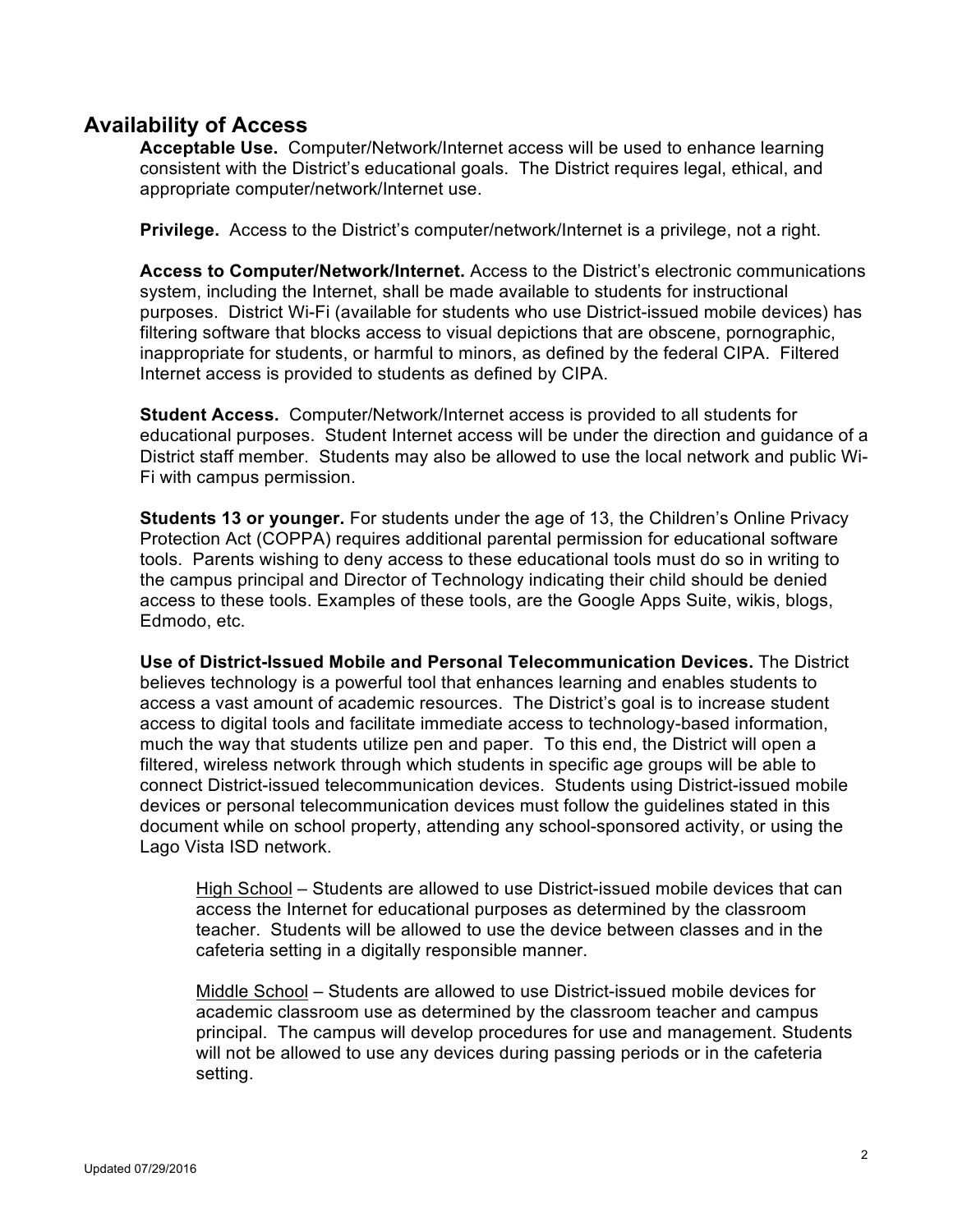Intermediate – Students in grades 4-5 are allowed to use District-issued mobile devices for academic classroom use as determined by the classroom teacher and campus principal. The campus will develop procedures for use and management.

Elementary – Students in grades K-3 are allowed to use District-issued mobile devices for academic classroom use as determined by the classroom teacher and campus principal. The campus will develop procedures for use and management.

**Security.** A student who gains access to any inappropriate or harmful material is expected to discontinue the access and to report the incident to the supervising staff member. Any student identified as a security risk or as having violated the Responsible Use Guidelines may be denied access to the District's system. Other consequences may also be assigned. A student who knowingly brings prohibited materials into the school's electronic environment will be subject to suspension of access and/or revocation of privileges on the District's system and will be subject to disciplinary action in accordance with the Boardapproved Discipline Management Plan and Student Code of Conduct.

**Content/Third-Party Supplied Information.** Students and parents of students with access to the District's system should be aware that use of the system may provide access to other electronic communication systems in the global electronic network that may contain inaccurate and/or objectionable material.

**Subject to Monitoring.** All District computer/network/Internet usage shall not be considered confidential and is subject to monitoring by designated staff at any time to ensure appropriate use. Students should not use the computer system to send, receive, or store any information, including email messages, that they consider personal or confidential and wish to keep private. All electronic files, including email messages, transmitted through or stored in the computer system will be treated no differently than any other electronic file. The District reserves the right to access, review, copy, modify, delete, or disclose such files for any purpose. Students should treat the computer system like a shared or common file system with the expectation that electronic files, sent, received or stored anywhere in the computer system, will be available for review by any authorized representative of the District for any purpose. District-issued mobile devices and personal telecommunication devices are subject to examination in accordance with disciplinary guidelines if there is reason to believe that the Responsible Use Guidelines have been violated.

#### **Student Computer/Network/Internet Responsibilities**

District students are bound by all portions of the Responsible Use Guidelines. A student who knowingly violates any portion of the Responsible Use Guidelines will be subject to suspension of access and/or revocation of privileges on the District's system and will be subject to disciplinary action in accordance with the Board-approved Discipline Management Plan and Student Code of Conduct.

**Use of Social Networking/Digital Tools.** Students may participate in District-approved social media learning environments related to curricular projects or school activities and use digital tools, such as, but not limited to, mobile devices, blogs, discussion forums, RSS feeds, podcasts, wikis, and on-line meeting sessions. The use of blogs, wikis, podcasts, and other digital tools are considered an extension of the classroom. Verbal or written language that is considered inappropriate in the classroom is also inappropriate in all uses of blogs, wikis, podcasts, and other District-approved digital tools.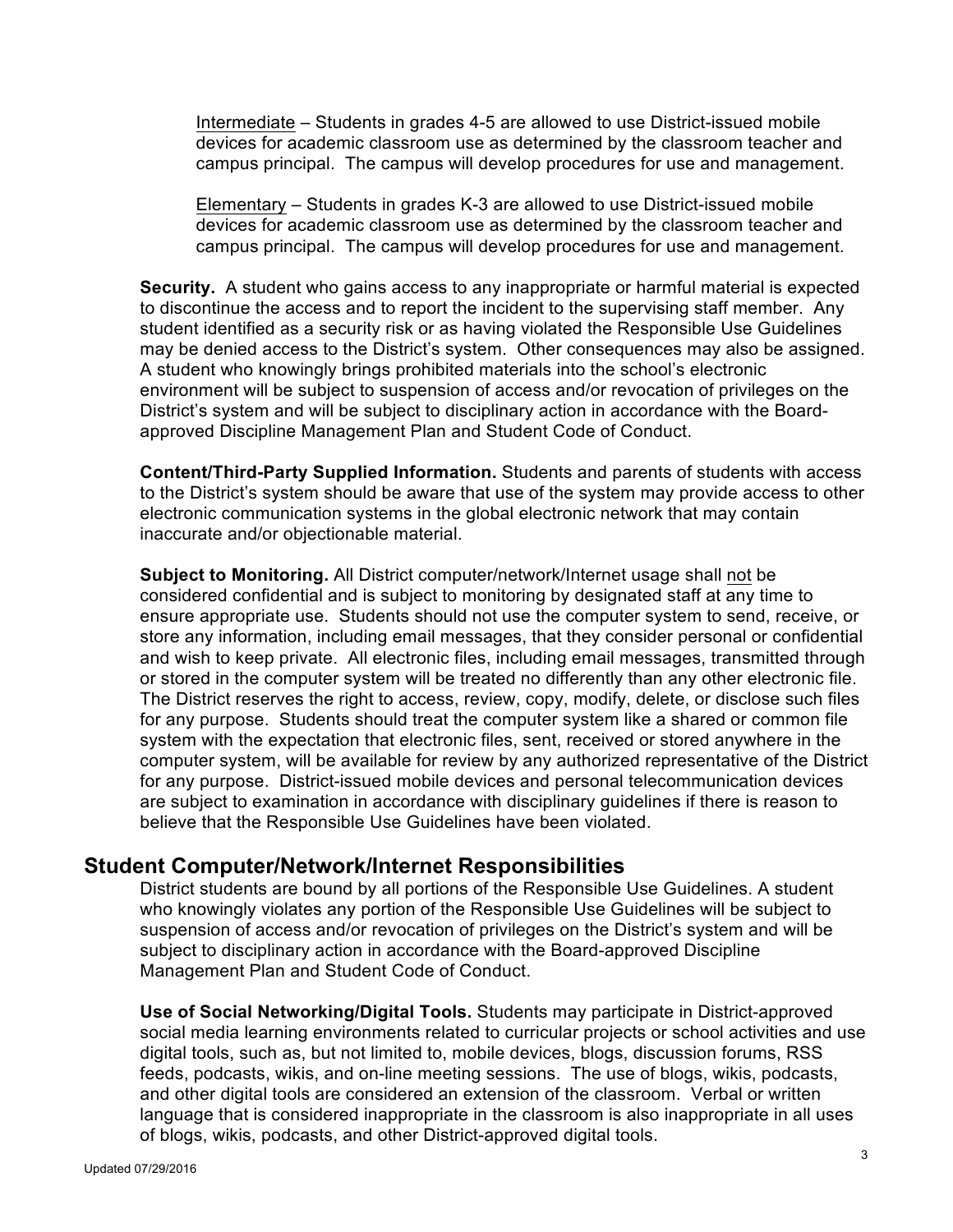**Use of System Resources.** Students are asked to purge email or outdated files on a regular basis, as well as limit personal use of hardware space on District-issued mobile devices.

**Password Confidentiality.** Students are required to maintain password confidentiality by not sharing their password with others. Students may not use another person's system account.

**Reporting Security Problem.** If knowledge of inappropriate material or a security problem on the computer/network/Internet is identified, the student should immediately notify the supervising staff member. The security problem should not be shared with others.

Students using mobile and telecommunication devices at school must adhere to the following guidelines:

- $\checkmark$  Internet access is filtered by the District on personal telecommunication devices in the same manner as District-owned equipment. If network access is needed, connection to the filtered, wireless network provided by the District is required.
- $\checkmark$  District-issued mobile devices and personal telecommunications devices are the sole responsibility of the student. The campus or District assumes no responsibility for District-issued mobile devices or personal telecommunication devices if they are lost, loaned, damaged, or stolen and only limited time or resources will be spent trying to locate stolen or lost items.
- $\checkmark$  These devices have educational and monetary value. Students are prohibited from trading or selling personal electronic equipment to other students on District property, including school buses.
- $\checkmark$  Each student is responsible for his/her own personal device: set-up, maintenance, charging, and security. Staff members will not store student owned devices at any time, nor will any District staff diagnose, repair, or work on a student's personal telecommunication device.
- $\checkmark$  Unless provided by the District, telecommunication devices will not be used as a factor in grading or assessing student work.
- $\checkmark$  Students who do not have access to personal telecommunication devices will be provided with comparable District-owned equipment or given similar assignments that do not require access to electronic devices.
- $\checkmark$  Telecommunication devices are only to be used for educational purposes at the direction of a classroom teacher or as stated for specific age groups.
- $\checkmark$  Campus administrators and staff members have the right to prohibit use of devices at certain times or during designated activities (i.e. campus presentations, theatrical performances, or guest speakers) that occur during the school day.
- $\checkmark$  An appropriately trained administrator may examine a student's personal telecommunication device and search its contents, in accordance with disciplinary guidelines.

### **Inappropriate Use**

Inappropriate use includes, but is not limited to, those uses that violate the law, that are specifically named as violations in this document, that violate the rules of network etiquette, or that hamper the integrity or security of this computer/network/Internet system or any components that are connected to it. The following actions are considered inappropriate uses, are prohibited, and will result in revocation of the student's access to the computer/network/Internet.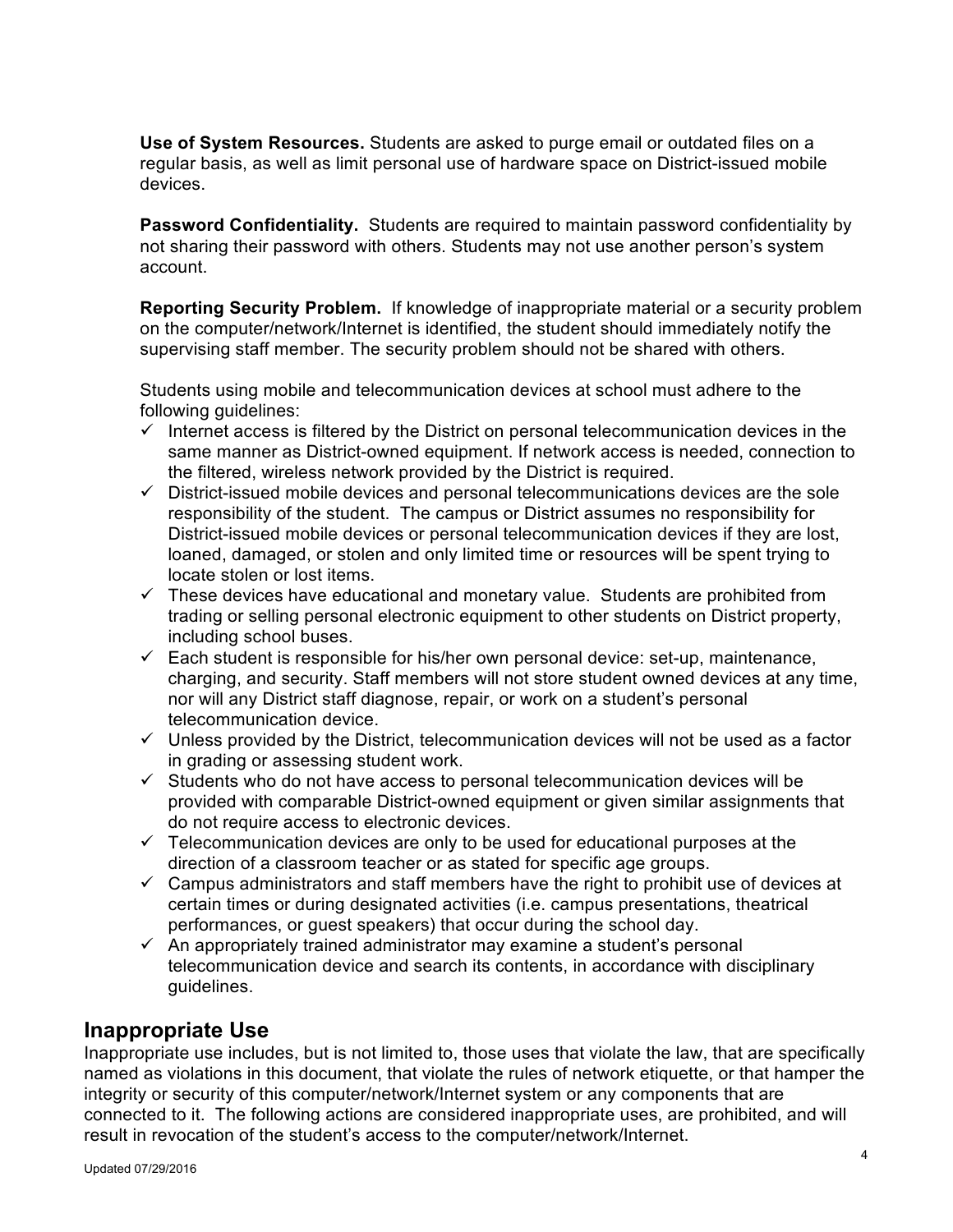**Violations of Law.** Transmission of any material in violation of any federal or state law is prohibited. This includes, but is not limited to:

- $\checkmark$  Threatening, harassing, defamatory or obscene material;
- $\checkmark$  Copyrighted material;
- $\checkmark$  Plagiarized material;
- $\checkmark$  Material protected by trade secret; or
- $\checkmark$  Blog posts, Web posts, or discussion forum/replies posted to the Internet that violate federal or state law.

Tampering with or theft of components from District systems may be regarded as criminal activity under applicable state and federal laws. Any attempt to break the law through the use of a District computer/network/Internet account may result in prosecution against the offender by the proper authorities. If such an event should occur, the District will fully comply with the authorities to provide any information necessary for legal action.

**Modification of Technology.** Modifying or changing technology settings and/or internal or external configurations without appropriate permission is prohibited.

**Transmitting Confidential Information.** Students may not redistribute or forward confidential information without proper authorization. Confidential information should never be transmitted, redistributed or forwarded to outside individuals who are not expressly authorized to receive the information. Revealing personal information about oneself such as, but not limited to, home addresses, phone numbers, email addresses, birthdates or of others, is prohibited.

**Commercial Use.** Use of the system for any type of income-generating activity is prohibited. Advertising the sale of products, whether commercial or personal is prohibited.

**Marketing by Non-LVISD Organizations.** Use of the system for promoting activities or events for individuals or organizations not directly affiliated with or sanctioned by the District is prohibited.

**Vandalism/Mischief.** Any malicious attempt to harm or destroy District equipment, materials or data, or the malicious attempt to harm or destroy data of another user of the District's system, or any of the agencies or other networks to which the District has access is prohibited. Deliberate attempts to degrade or disrupt system performance are violations of District policy and administrative regulations and may constitute criminal activity under applicable state and federal laws. Such prohibited activity includes, but is not limited to, the uploading or creating of computer viruses. Vandalism as defined above is prohibited and will result in the cancellation of system use privileges. Students committing vandalism will be required to provide restitution for costs associated with system restoration and may be subject to other appropriate consequences. [See the LVISD Student Code of Conduct.]

**Intellectual Property.** Students must always respect copyrights and trademarks of third parties and their ownership claims in images, text, video and audio material, software, information and inventions. The copy, use, or transfer of others' materials without appropriate authorization is not allowed.

**Copyright Violations.** Downloading and/or using copyrighted information without following approved District procedures are prohibited.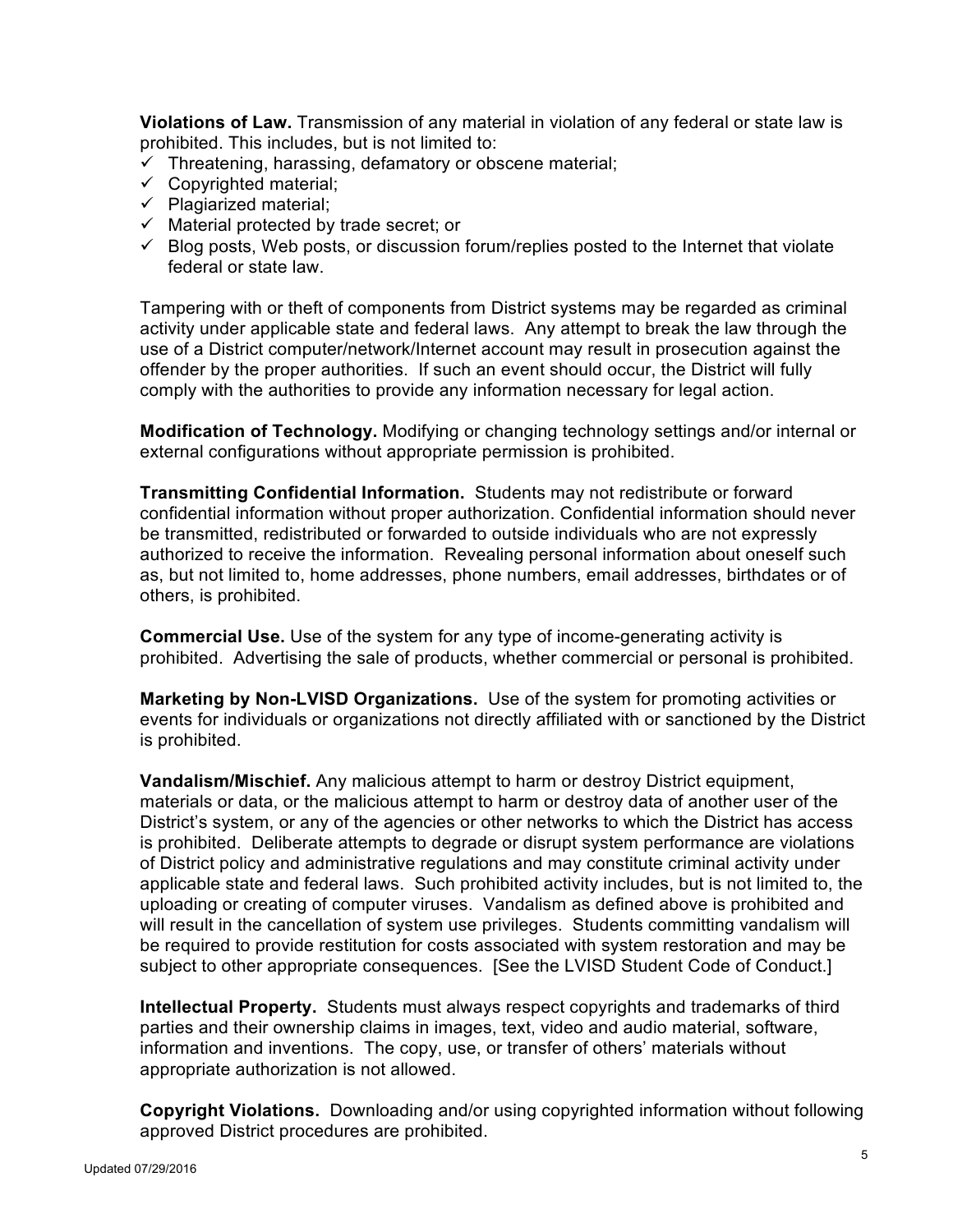**Plagiarism.** Fraudulently altering or copying documents or files authored by another individual is prohibited.

**Impersonation.** Attempts to log on to the computer/network/Internet impersonating a system administrator or District employee, student, or individual other than oneself, will result in revocation of the student's access to computer/network/Internet.

**Illegally Accessing or Hacking Violations.** Intentional or unauthorized access or attempted access of any portion of the District's computer systems, networks, or private databases to view, obtain, manipulate, or transmit information, programs, or codes is prohibited.

**File/Data Violations.** Deleting, examining, copying, or modifying files and/or data belonging to other users, without their permission is prohibited.

**System Interference/Alteration.** Deliberate attempts to exceed, evade or change resource quotas are prohibited. The deliberate causing of network congestion through mass consumption of system resources is prohibited.

#### **Email and Communication Tools**

Email and other digital tools such as, but not limited to blogs and wikis, are tools used to communicate within the District. The use of these communication tools should be limited to instructional, school-related activities, or administrative needs. Students with District-issued email accounts should check email frequently, delete unwanted messages promptly, and stay within the email server space allocations. Email attachments are limited to 2MB or smaller. Internet access to personal email accounts is not allowed. Students should keep the following points in mind:

**Perceived Representation.** Using school-related email addresses, blogs, wikis, and other communication tools might cause some recipients or other readers of the email to assume that the student's comments represent the District or school, whether or not that was the student's intention.

**Privacy.** Email, blogs, wikis, and other communication within these tools should not be considered a private, personal form of communication. Private information, such as home addresses, phone numbers, last names, pictures, or email addresses, should not be divulged. To avoid disclosing email addresses that are protected, all email communications to multiple recipients should be sent using the blind carbon copy (bcc) feature.

**Inappropriate Language.** Using obscene, profane, lewd, vulgar, rude, inflammatory, threatening, or disrespectful language in emails blogs, wikis, or other communication tools is prohibited. Sending messages that could cause danger or disruption, personal attacks, including prejudicial or discriminatory attacks are prohibited.

**Political Lobbying.** Consistent with State ethics laws, District resources and equipment, including, but not limited to, emails, blogs, wikis, or other communication tools must not be used to conduct any political activities, including political advertising or lobbying. This includes using District email, blogs, wikis, or other communication tools to create, distribute, forward, or reply to messages, from either internal or external sources, which expressly or implicitly support or oppose a candidate for nomination or election to either a public office or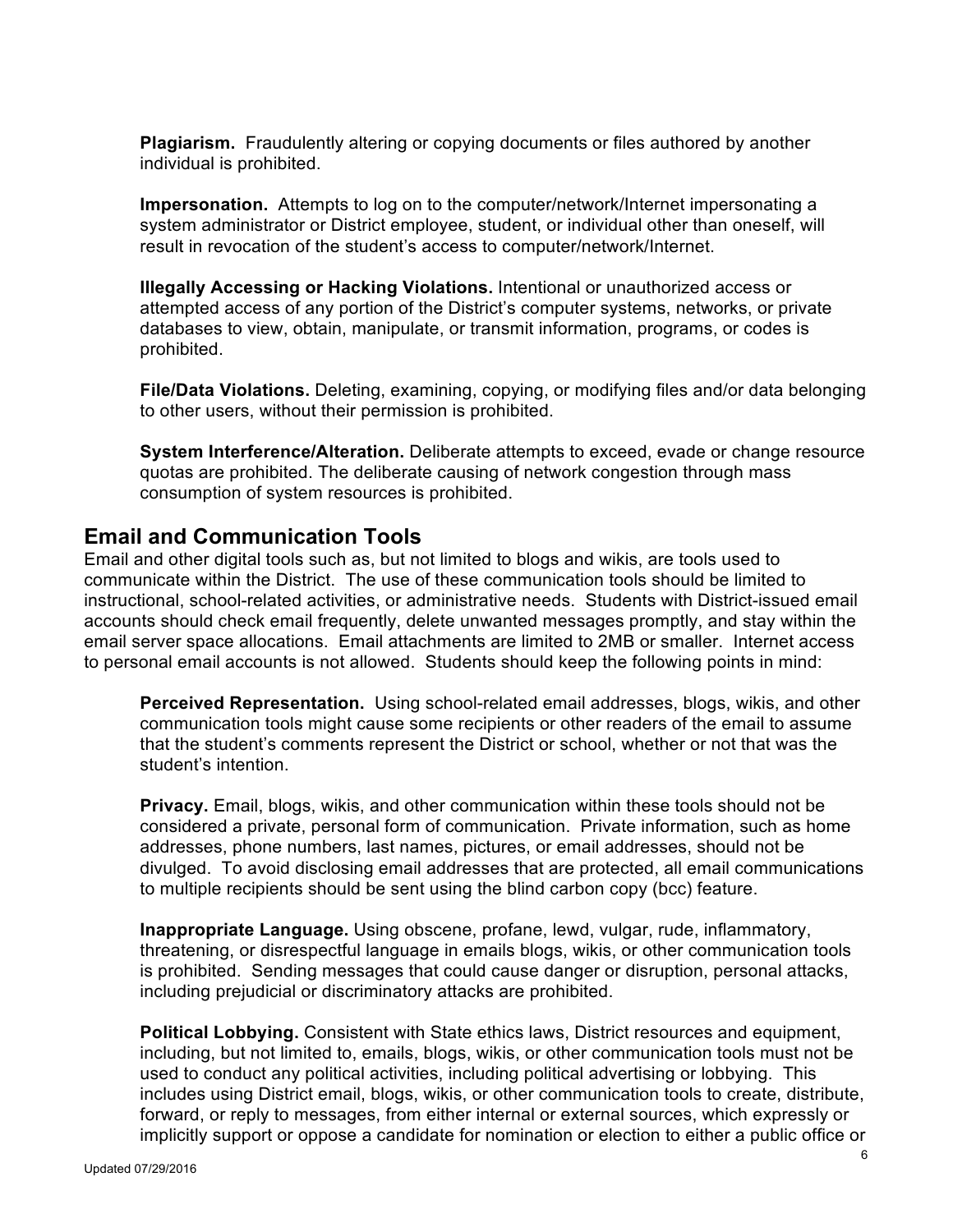an office of a political party or support or oppose an officeholder, a political party, or a measure (a ballot proposition). These guidelines prohibit direct communications as well as the transmission or forwarding of emails, hyperlinks, or other external references within emails, blogs, or wikis regarding any political advertising.

**Forgery.** Forgery or attempted forgery of email messages is prohibited. Attempts to read, delete, copy or modify the email of other system users, deliberate interference with the ability of other system users to send/receive email, or the use of another person's user ID and/or password is prohibited.

**Junk Mail/Chain Letters.** Generally students should refrain from forwarding emails that do not relate to the educational purposes of the District. Chain letters or other emails intended for forwarding or distributing to others is prohibited. Creating, distributing or forwarding any annoying or unnecessary message to a large number of people (spamming) is also prohibited.

### **Student Email Accounts/Electronic Communication Tools (Grades 8-12)**

Communication and research skills are important for 21<sup>st</sup> Century students. Students in grades 8-12 will be provided with a Google Classroom Suite account that includes a school email account for school-related communication and/or research purposes only. Students will also be provided with access to homework and lessons through the District-approved Learning Management Systems, Google Classroom and/or Canvas. By having access to these tools, students are provided with an opportunity to learn and practice various 21<sup>st</sup> Century skills needed to prepare them for success in the future.

Access to a District student email account is included in the Google Suite account for students in grades 8 – 12. This account is set up with the student's user ID.

In grades 9-12, electronic communication tools are also available to students for collaboration purposes through the access provided in Canvas.

When using the electronic communication features of any District-provided tool, students must abide by the guidelines established in the Email and Communication Tools subsection of this document.

School email is monitored and filtered for appropriate use. Student email accounts will only be available for use by students in grades 8-12 while they are currently enrolled in the District. Parents of students in grades 8-12 wishing to deny access to District email must do so in writing to the campus principal and to the Director of Technology.

### **Google Classroom Suite Account Access (Grades 7-12)**

As appropriate, Google Classroom Suite accounts may also be granted to students for educational activities in grades K-7. This access provides the tools necessary to enrich their productivity, creativity and technology skills.

Student email addresses are generated but do not provide access to the email program for students in grades K-7. Instead, student email addresses in grades K-7 are used only to provide access to teacher-managed online course content in the District-approved Learning Management